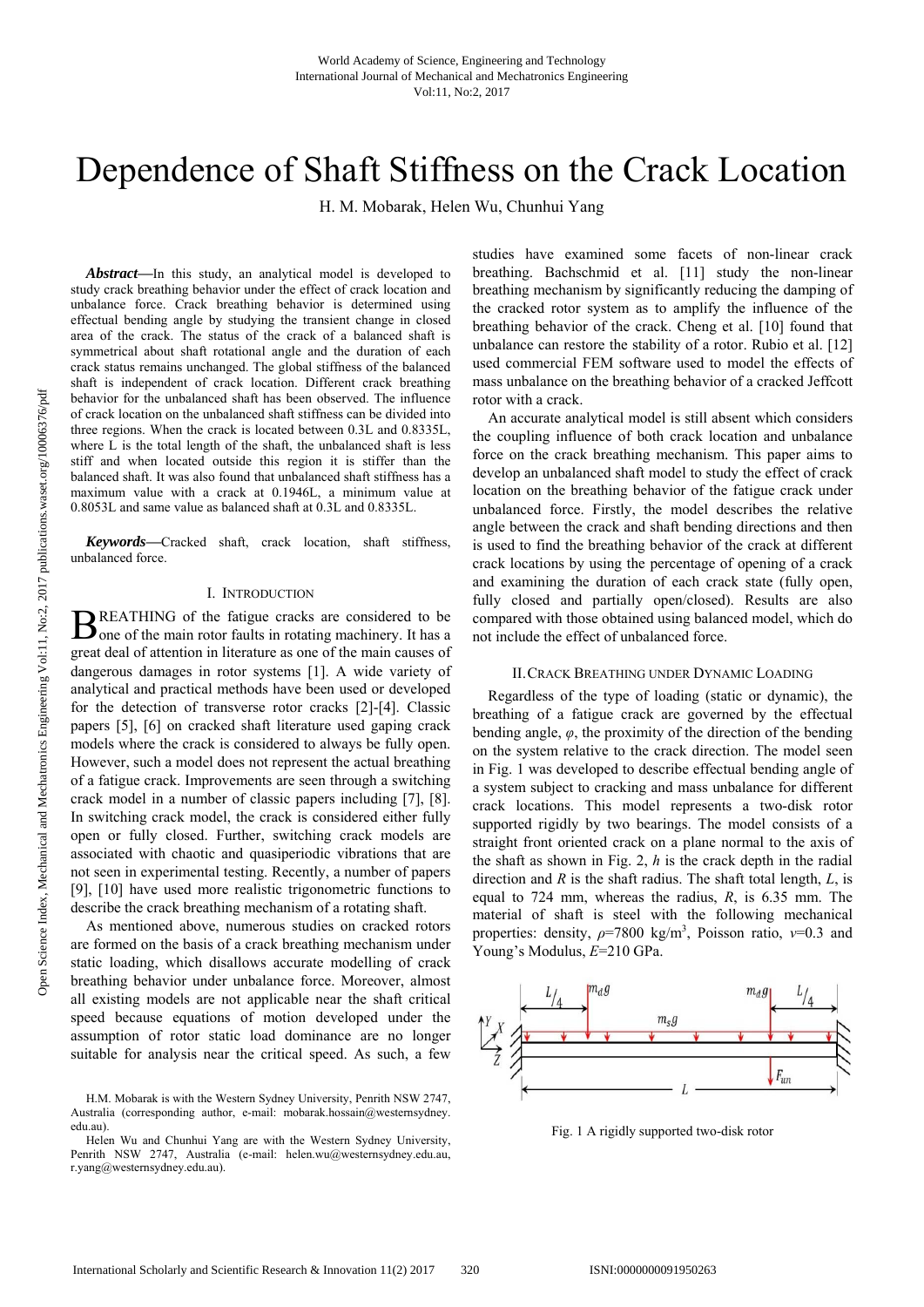

Fig. 2 Relative position of the unbalanced force with respect to the crack

The static load due to the shaft weight  $m_s g$  is uniformly distributed, where  $m_s$  is the mass of the shaft. The weight of two disks  $2m_d$ g is static point load and  $m_d$  is the mass of each disk. The unbalance force,  $F_{un} = m_u \omega^2 d$  is considered as the dynamic load due to the unbalance mass, *mu*, located on the right disk as an additional mass at a radial distance *d* from the center of the shaft where  $\omega$  is shaft rotation speed (see Fig. 2). The direction of the static forces due to disks and shaft always acts downward in the negative Y-axis. Therefore, the gravitational moments  $M_{mg1}$  and  $M_{mg2}$  due to  $m_s g$  and  $2m_d g$ respectively act perpendicular to the load direction along the negative X-axis. The rotational load *Fun* acts in the radial direction with a fixed angular position *β* relative to the crack direction. Therefore the direction of the rotational unbalance load  $F_{un}$  is  $(\theta + \beta)$ , where  $\theta$  is the shaft rotation angle at time *t* and  $\beta$  is angular position of the unbalance force relative to the crack direction. The direction of the unbalance moment *Mun* due to  $F_{un}$  is perpendicular to the  $F_{un}$  (see Fig. 3) and rotates anticlockwise by  $\omega$ . The gravitational moment  $M_{mg1}$  and  $M_{mg2}$ and unbalance moment  $M_{un}$  at crack location  $l_0$  are described as:

$$
M_{mg1}\,=\,\frac{m_Sg}{12L}\,\left(6Ll_0-L^2-6l_0^2\right) when \, 0\leq l_0\leq L\,\left(1\right)
$$

$$
M_{mg2} = m_d g l_0 - \frac{3m_d g L}{16}
$$
 when  $0 \le l_0 \le \frac{L}{4}$   
\n
$$
M_{mg2} = \frac{m_d g L}{16}
$$
 when  $\frac{L}{4} < l_0 < \frac{3L}{4}$   
\n
$$
M_{mg2} = m_d g (L - l_0) - \frac{3m_d g L}{16}
$$
 when  $\frac{3L}{4} \le l_0 \le L$  (2)

$$
M_{un} = \frac{5r_{un}l_0}{32} - \frac{3r_{un}l}{64}
$$
 when  $0 \le l_0 \le \frac{3l}{4}$   
\n
$$
M_{un} = \frac{27r_{un}}{32}(L - l_0) - \frac{9r_{un}l}{64}
$$
 when  $\frac{3l}{4} \le l_0 \le \frac{l}{4}$  (3)

According to the principle of superposition theory, the total moment at crack location  $l_0$ :

In X-axis: 
$$
\sum M_x = M_{mg1} + M_{mg2} + M_{un} \cos(\theta + \beta)
$$
 (4)

In Y-axis:

$$
\sum M_y = M_{un} \sin(\theta + \beta) \tag{5}
$$



Fig. 3 A schematic representation of effectual bending angle

As shown in Fig. 3, bending direction of the shaft is perpendicular to the resultant moment direction. It should be pointed out that unbalance load  $F_{un}$  is not always located at the crack plane. Fig. 3 only represents a projection of *Fun* on the crack plane. The angle *δ'* of the resultant moment with X-axis is the same as  $\delta$  of the bending direction with negative Y-axis. The effectual bending angle, *φ* described in (7) solely determines the breathing of the crack at any crack location. Modifications were made to ensure  $\delta$  and  $\varphi$  are within the codomain of full rotation of shaft values between *0* to *2π*.

$$
\delta = \tan^{-1}\left(\frac{\sum M_{y}}{\sum M_{x}}\right) \tag{6}
$$

$$
\varphi = \theta - \delta \tag{7}
$$

The crack starts to close at a certain shaft rotation angle,  $\theta$ , when the effectual bending angle  $\varphi = \varphi_l$  where the upper end of the crack edge reaches the compression stress field as shown in Fig. 4 (a). The crack becomes fully closed at a certain shaft rotation angle when effectual bending angle  $\varphi = \varphi$ <sub>2</sub> where the crack is fully reached in the compression stress field as shown in Fig. 4 (b).  $\varphi_1$  and  $\varphi_2$  are given in (8) and (9) respectively, where  $\mu$  is non-dimensional crack depth ratio  $h/R$  and  $e$  is the location of the centroid and *A1* is uncracked area as given in (10) and (11). Equations (8) and (9) were derived previously as shaft rotational angle to describe the crack breathing in the balanced shaft [13].

$$
\varphi_1 = \tan^{-1}\left(\frac{e + R(1-\mu)}{R\sqrt{\mu(2-\mu)}}\right) \tag{8}
$$

$$
\varphi_2 = \frac{\pi}{2} + \cos^{-1}(1 - \mu) \tag{9}
$$

$$
e = \frac{2R^3}{3A_1} \sqrt[3]{\mu(2-\mu)} \tag{10}
$$

$$
A_1 = R^2 \Big[ \pi - \cos^{-1}(1 - \mu) - (1 - \mu) \sqrt{\mu(2 - \mu)} \Big] \tag{11}
$$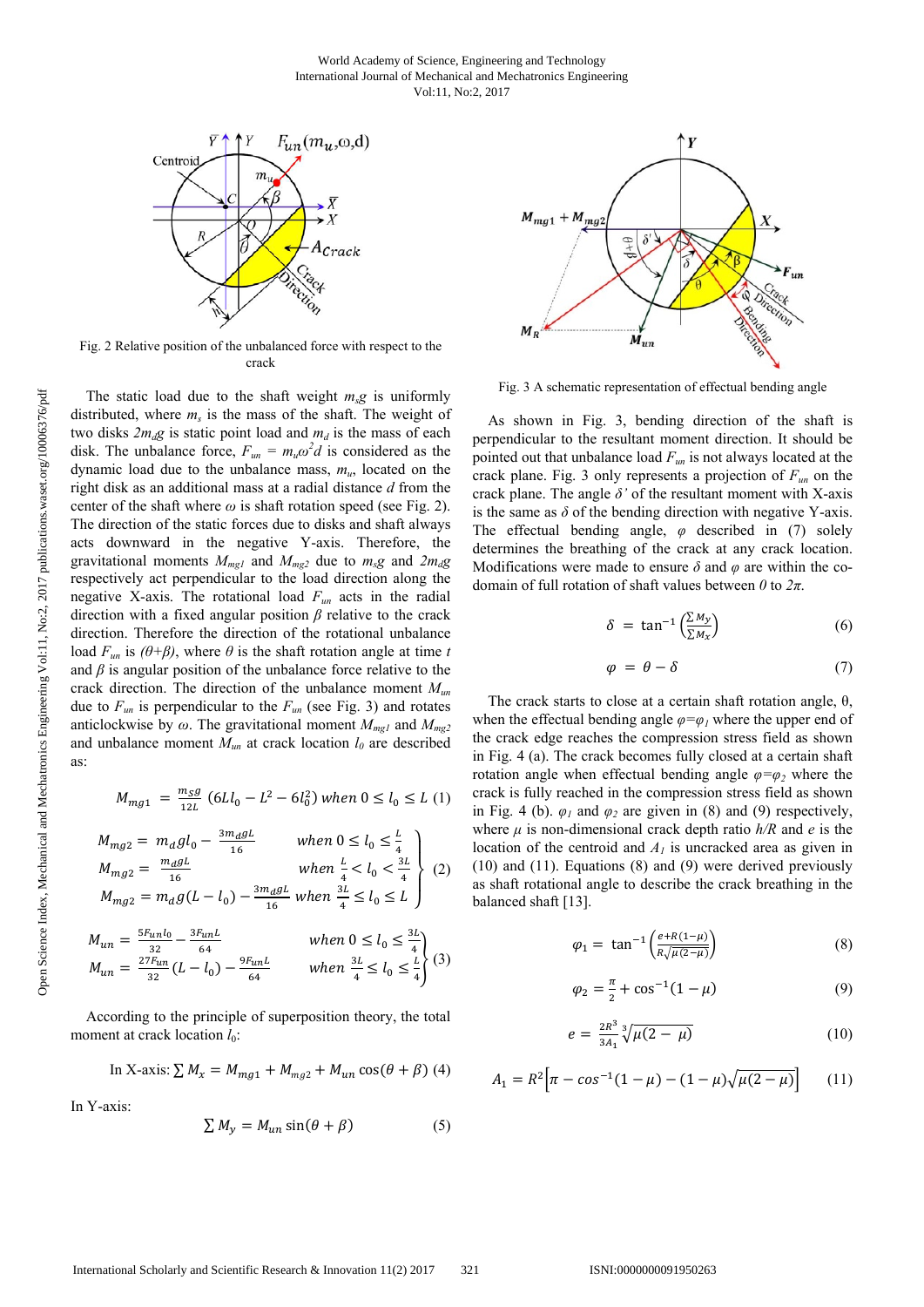

Fig. 4 Crucial angles for unbalanced shaft: (a)  $\varphi_l$  crack begins to close and (b) *φ2* crack become fully closed



Fig. 5 Statuses of the crack breathing in the range of effectual bending angle from *0* degree to *2π*

The statuses of the crack at different crack locations during shaft rotation are identified using the values of effectual bending angle relative to the regions formed by  $\varphi_1$  and  $\varphi_2$ . Fig. 5 shows the full statuses of the crack breathing in the range of bending angle from  $\theta$  degree to  $2\pi$ . The percentages of opening of cracks, *Ʌ*, (as described in (12)) are determined by studying the transient change in closed area of the crack. *Acrack* is the area of the crack segment at time zero as shown in Fig. 1 and  $A_{closed}(t)$  is the closed portion of the crack segment when *φ*<sub>1</sub>≤ $\varphi$ ≤ $\varphi$ <sub>2</sub> or (2π- $\varphi$ <sub>2</sub>)≤ $\varphi$ ≤(2π- $\varphi$ <sub>*1</sub>*) (see Fig. 6). *A<sub>crack</sub>* can be</sub> calculated according to  $(13)$  and  $A_{closed}(t)$  is determined using

the iterative procedure seen in [13]. For a fully open crack or fully closed crack the percentage of opening of a crack,  $\Lambda$ , is equal to 100 and 0, respectively.

$$
\Lambda\left(\% \right) = \frac{A_{crack} - A_{closed}(t)}{A_{crack}} \times 100\tag{12}
$$

$$
A_{crack} = R^2 \cos^{-1}(1-\mu) - R^2(1-\mu)\sqrt{\mu(2-\mu)} \tag{13}
$$



Fig. 6 Schematic diagram of the closed portion of a breathing crack

## III. RESULTS AND DISCUSSIONS

The breathing behavior of a crack in a shaft is related directly to the stiffness of the shaft. When a crack is fully closed the shaft will have a maximum stiffness and so it will be virtually identical to an intact shaft. Similarly, when a crack is fully opened the corresponding shaft stiffness will be at a minimum. For partially open/closed crack status the shaft stiffness is between the maximum and minimum values. In order to know the influences of crack location, the analysis has considered different crack location factors, *λ*, (the ratio of the crack position and shaft total length, *L*) with different force ratios, *η* (the ratio of the static force and the dynamic force). A series of analyses has been done using MATLAB. In this study the shaft rotation is anticlockwise and the initial crack direction aligns with the negative Y-axis. A crack with a depth ratio of *μ=0.5* and angular position of unbalance force relative to the crack direction, *β=0°* is chosen to perform the analysis. Throughout the paper a focus is placed on the influences of the crack location on the status of the crack.

Fig. 7 describes the variation of percentage of opening of a crack along the shaft length. It is clear that crack opening and closing strongly depend on the crack location. For a balanced shaft crack opening percentage has a jump at crack locations *0.1946L* and *0.8053L*, respectively. This is caused by the change of gravitational moment direction which leads to a change of the shaft bending direction. It is seen that crack opening percentage in the balanced shaft in each of three regions divided at *0.1946L* and *0.8053L* remain unchanged. However, the variation sequence of the status of the crack in the middle region during a shaft revolution is opposite to that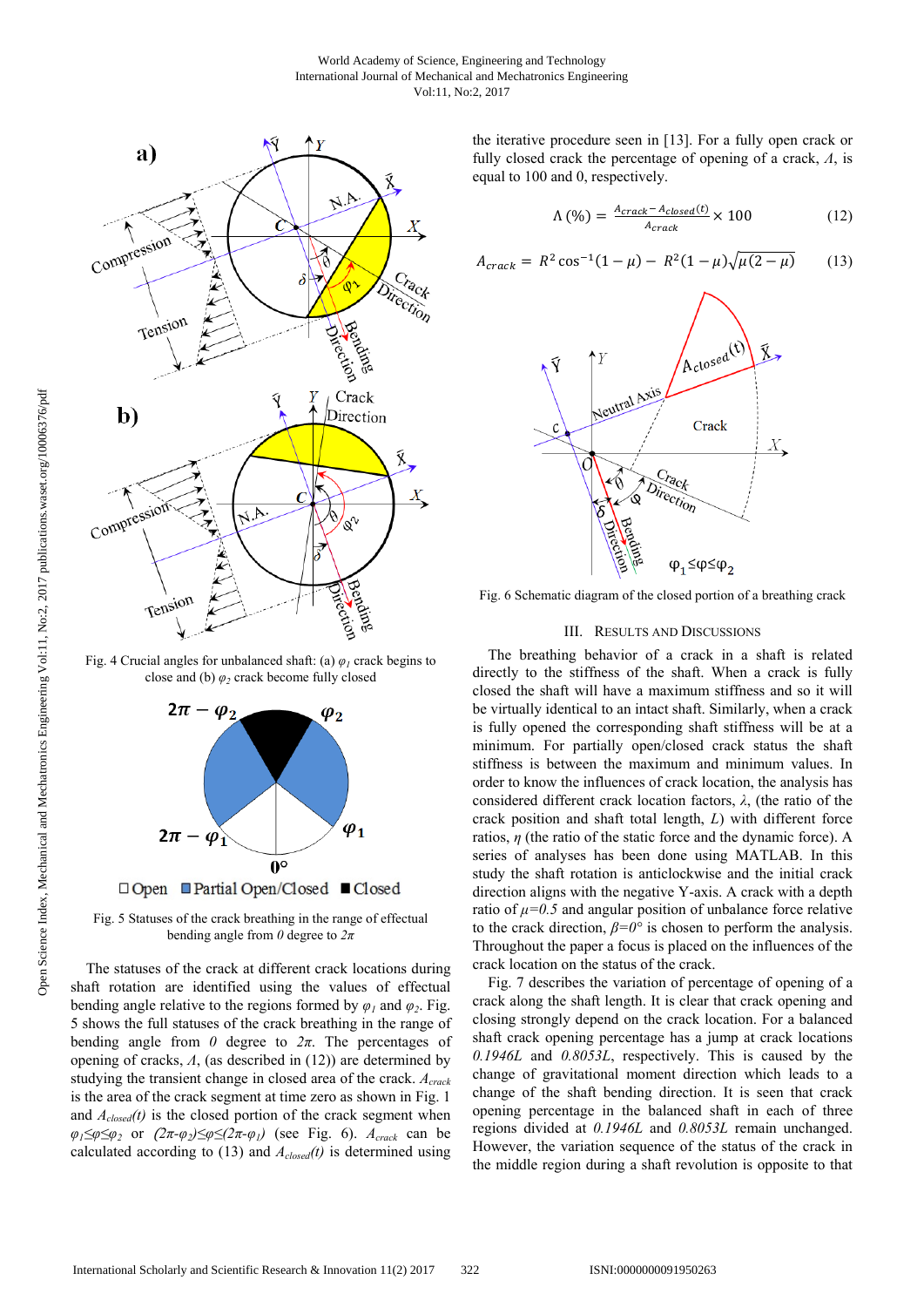when the crack is situated at side regions, as shown in Fig. 8. When the crack is located at *0.5L* (middle region), the crack follows a sequential change from fully open, partially open/ closed, fully closed, partially open/closed and then fully open again. When the crack is located at *0.125L* (side region), the crack follows a sequential change beginning with a fully closed status. Further, the status of the crack in a balanced shaft during a shaft rotation is symmetrical (first half same as second half of the shaft rotation). Shaft stiffness during a full shaft rotation would be the same regardless of the crack location [14].



Fig. 7 Percentage of opening of a crack as a function of crack location for different force ratios where shaft rotation angle *135°*



Fig. 8 Statuses of a crack in the balanced shaft during a shaft rotation at crack locations (a)  $\lambda = 0.125$  and (b)  $\lambda = 0.5$ 

For an unbalanced shaft as shown in Fig. 7, the variation of percentage of opening of a crack along the shaft length is remarkably different from the balanced shaft. At crack locations *0.1946L* or *0.8053L*, it is independent of the force ratios, *η*. At former location, the crack is fully closed just like an uncracked shaft and the crack will never open during shaft rotation (see Fig. 9). The shaft will have a maximum stiffness and becomes virtually identical to an intact shaft. At the latter location *0.8054L*, the crack is fully open just like a shaft with a notch and will never close during shaft rotation. The shaft will have a minimum stiffness. The variation of opening percentage along shaft length can be clearly divided into three regions at *0.3L* and *0.8335L*. In the middle region, it is obvious that the percentage of opening of the crack for the unbalanced shaft is larger than that for the balanced counterpart, which indicates that the balanced shaft is stiffer than the unbalanced shaft. And when the crack is located in two side regions, the percentage of opening is clearly lower than the balanced shaft, so unbalanced shaft is stiffer than the balanced shaft. This conclusion is drawn at a specific shaft rotational angle of *135* degree. However, this conclusion holds true during a full shaft rotation, as will be discussed later.



Fig. 9 Statuses of a crack in the unbalanced shaft during a shaft rotation at crack locations (a)  $\lambda = 0.1946$  and (b)  $\lambda = 0.8054$ 

The other interesting pair of crack locations are at *0.3L* and *0.8335L*, where the percentages of opening of a crack for all force ratios intersect at the same value for the balanced shaft (see Fig. 7). As a result, the cracks will breathe as they would in a balanced shaft. Therefore, unbalanced shaft stiffness would be the same as the balanced shaft. If the crack is located around these two positions then the effect of unbalance force on the crack breathing behavior can be ignored. However, the variation sequence of the crack status with shaft rotation is opposite to each other at these two crack locations, as shown in Fig. 10.



Fig. 10 Statuses of a crack in the unbalanced shaft during a shaft rotation at crack locations (a)  $\lambda = 0.3$  and (b)  $\lambda = 0.8335$ 

Figs. 11 and 12 show the statuses of a crack with different force ratios during a full shaft rotation at crack locations *0.5L* and *0.125L*, respectively. As the unbalance force decreases (i. e. force ratio increases) the angular range of either closed crack status or opened crack status will progressively approach those for the balanced shaft (comparing with Fig. 8), which demonstrates that the unbalanced model will be finally in agreement with a balanced model when force ratio is large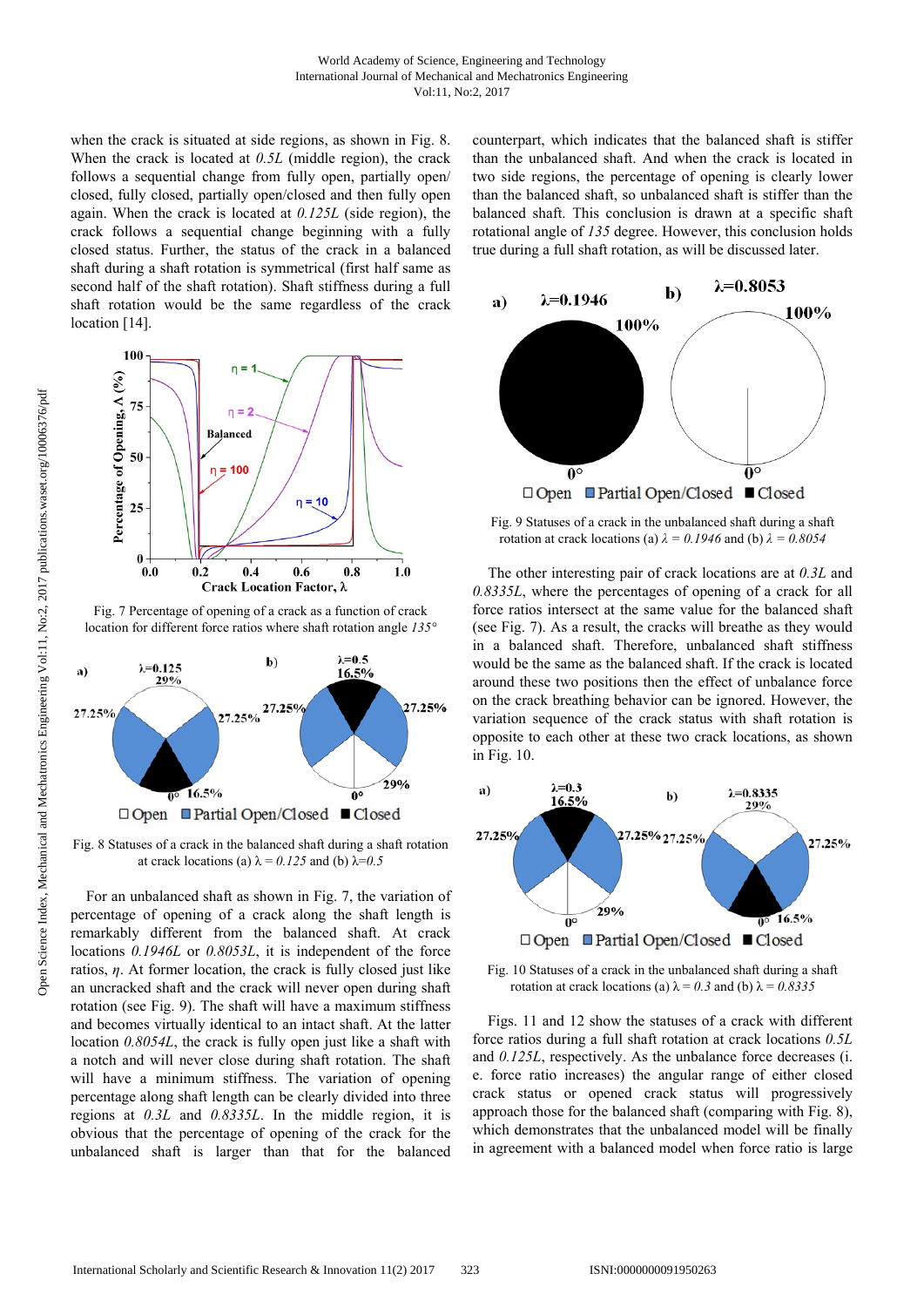enough. This conclusion can also be drawn from percentage of opening as seen in Fig. 7. Comparing Figs. 11 and 12, it was found that the angular range of the opened crack status for a given *η* during a complete shaft rotation at crack location *0.5L* is much wider than that at *0.125L*, which is consistent with previous conclusion that the unbalanced shaft with crack at middle region is more flexible than the balanced shaft.



Fig. 11 Statuses of a crack during a shaft rotation at crack location  $\lambda$ = 0.5 for different force ratios (a)  $\eta$  = 100, (b)  $\eta$  = 10, (c)  $\eta$  = 2 and (d)  $η = 1$ 



Fig. 12 Statuses of a crack during a shaft rotation at crack location λ  $= 0.125$  for different force ratios (a)  $\eta = 100$ , (b)  $\eta = 10$ , (c)  $\eta = 2$  and  $(d)$  η = 1

# IV. CONCLUSIONS

In this study, a new analytical model is developed to study

the effects of crack location on the shaft stiffness. The effectual bending angle was introduced to describe the breathing behavior of a crack (open, partial open/closed, closed and percentages of opening of a crack) at different crack location and it is further used to determine the transient change in closed area of the crack to examine the percentages of opening.

It was found that the transition sequence of the crack status in a balanced shaft is symmetrical about shaft rotation and is opposite to each other when the crack is in the middle region or side regions. The angular range of each crack status and the global stiffness of the balanced shaft remain unchanged regardless of crack location.

Notably different crack breathing behaviors have been identified for the unbalanced shaft. At crack location *0.1946L* a crack is fully closed and the crack will never open. On the other hand at crack location *0.8053L* the crack is fully open and the crack will never close. Shaft stiffness would be maximum at the former crack location and minimum at latter location. At either crack location *0.3L* or *0.8335L*, an unbalanced shaft is behaves completely like a balanced shaft, the stiffness would be the same as the balanced shaft. For other crack locations unbalanced shaft stiffness would be between maximum and minimum values. Unbalanced shaft stiffness variation with crack location can be divided into three regions at crack locations *0.3L* and *0.8335L*. When the crack is located in the middle region the unbalanced shaft is more flexible than the balanced shaft and stiffer when the crack is in the two remaining regions. As the unbalance force decreases, the breathing behavior of a crack in the unbalanced shaft will gradually approach that in the balanced shaft.

The developed new model can be further used to obtain the time-varying stiffness matrix of the cracked shaft element consisting of area moments of inertia and then to investigate the vibration behavior of the cracked rotor by solving the equation of motions.

#### ACKNOWLEDGMENT

The author would like to gratefully acknowledge the financial support given by the School of Computing, Engineering and Mathematics, Western Sydney University, Penrith NSW 2747 for development of this research.

#### **REFERENCES**

- [1] S.K. Georgantzinos and N.K. Anifantis, An insight into the breathing mechanism of a crack in a rotating shaft. Journal of Sound and Vibration, 2008. 318: p. 279–295.
- [2] Ming, L., et al., Multi-fault diagnosis of rotor system based on differential-based empirical mode decomposition. Journal of Vibration and Control, 2013: p. 1077546313502505.
- [3] Kulesza, Z., Dynamic behavior of cracked rotor subjected to multisine excitation. Journal of Sound and Vibration, 2014. 333(5): p. 1369-1378.
- [4] Yan, G., et al., A novel approach to detecting breathing-fatigue cracks based on dynamic characteristics. Journal of Sound and Vibration, 2013. 332(2): p. 407-422.
- [5] Dimarogonas, A. and C. Papadopoulos, Vibration of cracked shafts in bending. Journal of Sound and Vibration, 1983. 91(4): p. 583-593.
- [6] Papadopoulos, C. and A. Dimarogonas, Coupled longitudinal and bending vibrations of a rotating shaft with an open crack. Journal of sound and vibration, 1987. 117(1): p. 81-93.